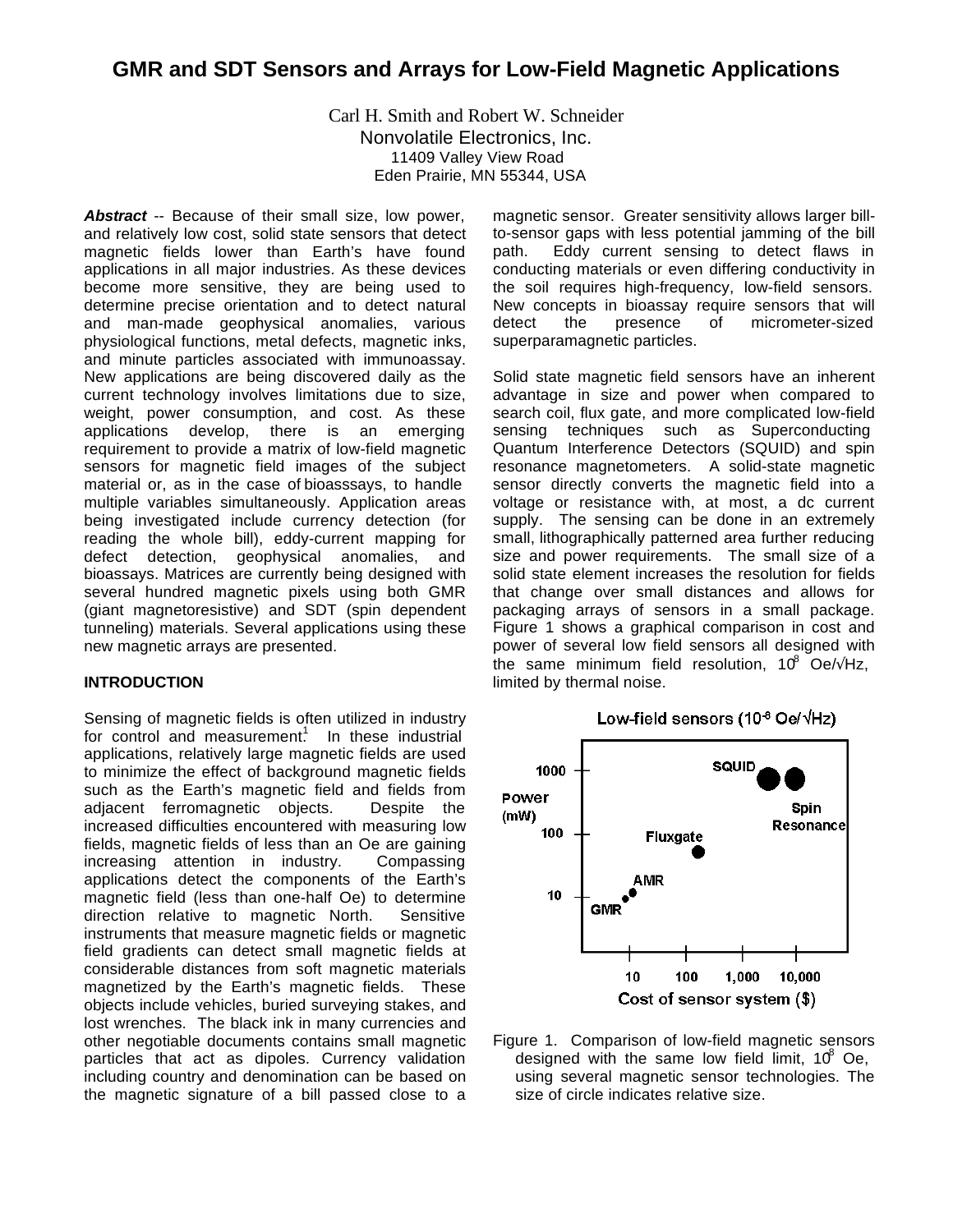Carl H. Smith and Robert W. Schneider

Increasingly, low-field applications require more information than the magnetization at a single point or along a single line as the sample passes the sensor. In these cases arrays of detectors must be used. Arrays can be used to build up an image of the magnetic fields in 1, 2, or 3 orthogonal directions over an extended area. An image can be generated by passing a linear array of sensors over the object to be imaged such as currency. In contrast, the information from a two dimensional array of sensors tens of cm on a side can be used to build an image of a buried object without moving the array.

GMR sensors are ideal for array applications because of their very small size and low power requirements. Although presently available packaged GMR low-field sensors can only be placed on approximately6 mm centers, bare GMR die can be mounted on substrates with less than 1 mm spacing and wire bonded to pads on the substrate. The multiple sensors can be sequentially addressed and the output multiplexed with on-board electronics to minimize the number of connections to the sensor array. GMR sensors or sensor dice can be packaged along three orthogonal axes to give miniature 3-axis magnetic sensors. For extremely high spatial resolution arrays, GMR sensors with multiple sensing elements on each die can be fabricated. Sensing elements can be spaced with less than 10 µm on centers.

### **SDT/GMR TECHNOLOGY**

Recent developments in thin-film magnetic technology have resulted in films exhibiting a large change in resistance with magnetic field. This phenomenon is known as giant magnetoresistance (GMR) to distinguish it from conventional anisotropic magnetoresistance (AMR). Whereas AMR resistors exhibit a change of resistance of less than 3 %, various GMR materials achieve a 10 to 20 % and greater change in resistance. GMR films have two or more magnetic layers separated by a non-magnetic layer. Due to spin-dependent scattering of the conduction electrons, the resistance is maximum when the magnetic moments of the layers are antiparallel and minimum when they are parallel. Various methods of obtaining antiparallel magnetic alignment in thin ferromagnet-conductor multilayers are discussed elsewhere. $2,3$ 

Spin dependent tunneling (SDT) structures are a recent addition to the materials exhibition GMR. In SDT structures an insulating layer separates two magnetic layers. Conduction is allowed by quantum tunneling through the insulator. The size of the tunneling current between the two magnetic layers is modulated by the angle between the magnetization vectors in the two layers. Figure 2 shows the layers and the structure of an SDT resistor manufactured using thin-film deposition and photolithography.



Figure 2. The layers and structure of an SDT resistor.

Changes of resistance with magnetic field of 10 to 40 % have been observed. The field required for maximum change in resistance depend upon the composition of the magnetic layers and the method of achieving antiparallel alignment. Values of saturation field range from 0.1 to 10 kA/m (1.25 to 125 Oe) offering at the low end, the possibility of extremely sensitive magnetic sensors. Figure 3 compares the output for various magnetoresistive sensors. Note the significantly larger sensitivity for the bipolar SDT sensor compared to the bipolar AMR sensor and the unipolar GMR sensors.

**Page 2 of 12 Nonvolatile Electronics, Inc., 11409 Valley View Road, Eden Prairie, MN 55344, USA Phone: 952-829-9217 FAX: 952-996-1600 Email: lowfield@nve.com**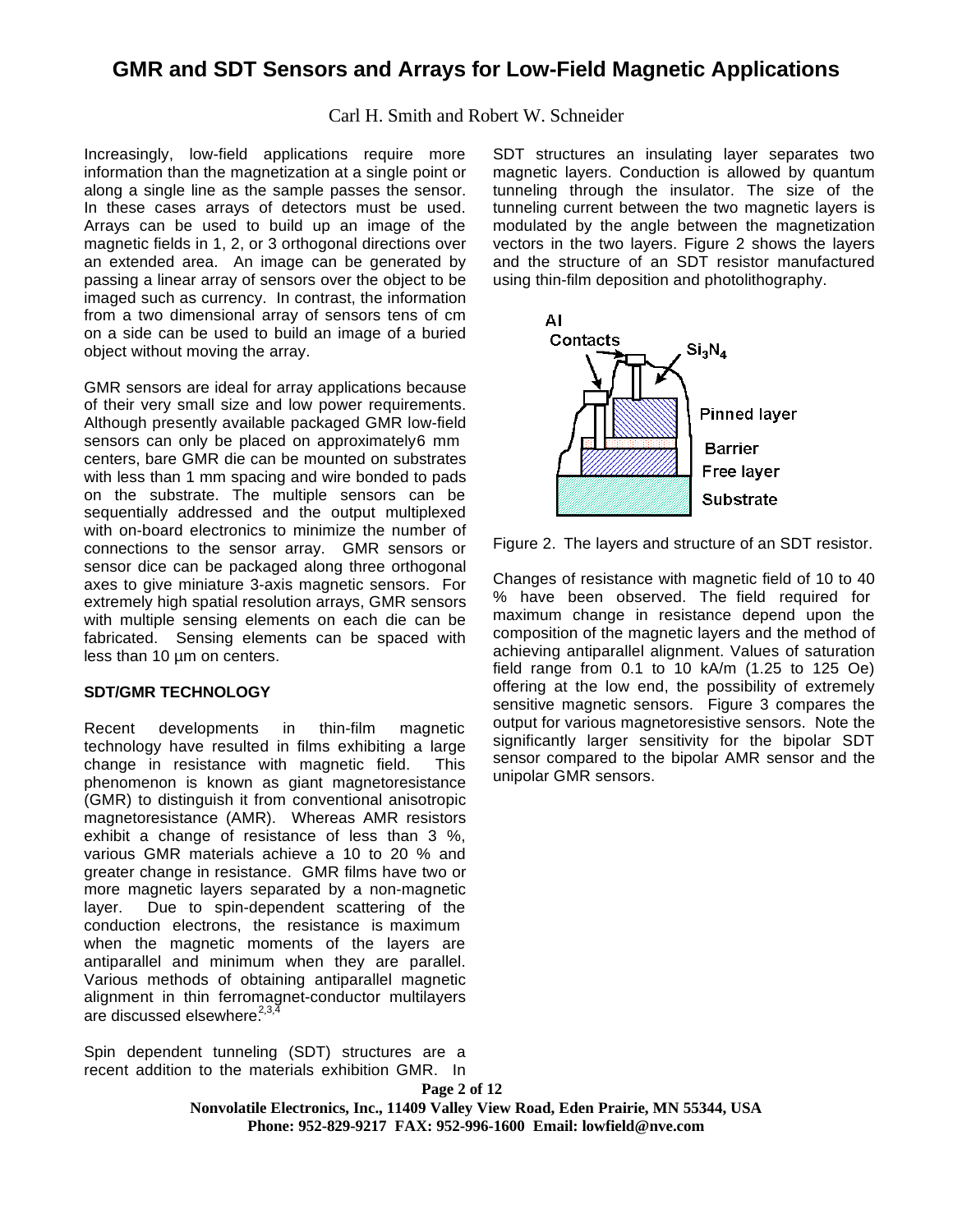

Carl H. Smith and Robert W. Schneider

Figure 3. Comparison of sensors constructed from various magnetoresistive materials. The inset box shows response over a larger range of fields.

The insulating, tunneling layer provides inherently high resistance sensors suitable for battery operation. Extremely small SDT devices several μm on a side with high resistance can be fabricated using photolithography allowing very dense packing of magnetic sensors in small areas.

#### **LOW FIELDS IN INDUSTRY AND MEDICINE**

There are many places in industry and in medicine in which magnetic fields the size of the Earth's magnetic field and smaller are of interest. The source of these fields can be magnetized objects, electrical currents, or the Earth's field itself. The low-field aspect of these applications can be due to the distance to a magnetic object or the size of the magnetic object itself. All magnetic sources produce a magnetic dipole field if the observer is at a distance from the source. Dipole fields decrease as the inverse cube of the distance from the source. They are also proportional to the volume of the source and to its maximum magnetization. As an example, a cylindrical ferromagnet whose diameter and length are one-half those of a larger cylindrical magnet will have a magnetic field 1/8 as strong as the field from the larger cylinder. In addition, doubling the distance from a magnetized cylinder will decrease the field to 1/8 the field at the original position. Distance and small magnetic sources lead to low fields.

Objects made from soft magnetic materials are easily magnetized by relatively small magnetic fields including the Earth's magnetic field. These objects can be as simple as small iron pipes used as surveying markers or entire automobiles and trucks. In one case the object is to locate a buried object from a distance, in the other to detect the presence or passage of a vehicle. In both cases the smaller the field detected, the more useful the sensor. The field detected must also be separated from the Earth's magnetic field that may be stronger than the field of interest. Various methods are used to subtract the Earth's magnetic field. Since the Earth's magnetic field is relatively constant, it can be subtracted in applications in which the sensor is stationary. In applications for which the field of interest is time varying, the constant Earth's field can be filtered out. When doing a search for a magnetic dipole that is fixed relative to the Earth, two sensors separated by a distance can be used as a field gradient sensor. The dipole field from the object sought will have a larger field gradient than the dipole field from the Earth whose center is several thousand miles away. Lowfield magnetic sensors and magnetic field gradient sensors can also be used to locate magnetized objects, or even holes in ferromagnetic plates behind concealing non-magnetic sheets. An extension of the same principle is the location of underground anomalies including unexploded ordnance (UXO) using magnetic sensors and arrays of magnetic sensors.

Non-magnetic metals can be detected by using magnetic sensors and eddy currents. An ac magnetic field generated by a current in a coil causes eddy currents in the conducting material that oppose the applied field. A magnetic field sensor can detect the difference between the field with and without the conducting material present. The sensor can be located in an orientation such that its sensitivity does not lie in the direction of the field generated by the coil. The presence of a conducting material, or even the existence of a crack or flaw in the conducting material, can change the direction of the magnetic field enough that the sensor will detect a magnetic field component caused by this change. This same general principle can be used for subsurface geophysical exploration<sup>5</sup> Changes in conductivity of the soil due to water can be detected using eddy current techniques as can buried conducting pipes or even non-conducting pipes containing water.

**Page 3 of 12 Nonvolatile Electronics, Inc., 11409 Valley View Road, Eden Prairie, MN 55344, USA Phone: 952-829-9217 FAX: 952-996-1600 Email: lowfield@nve.com**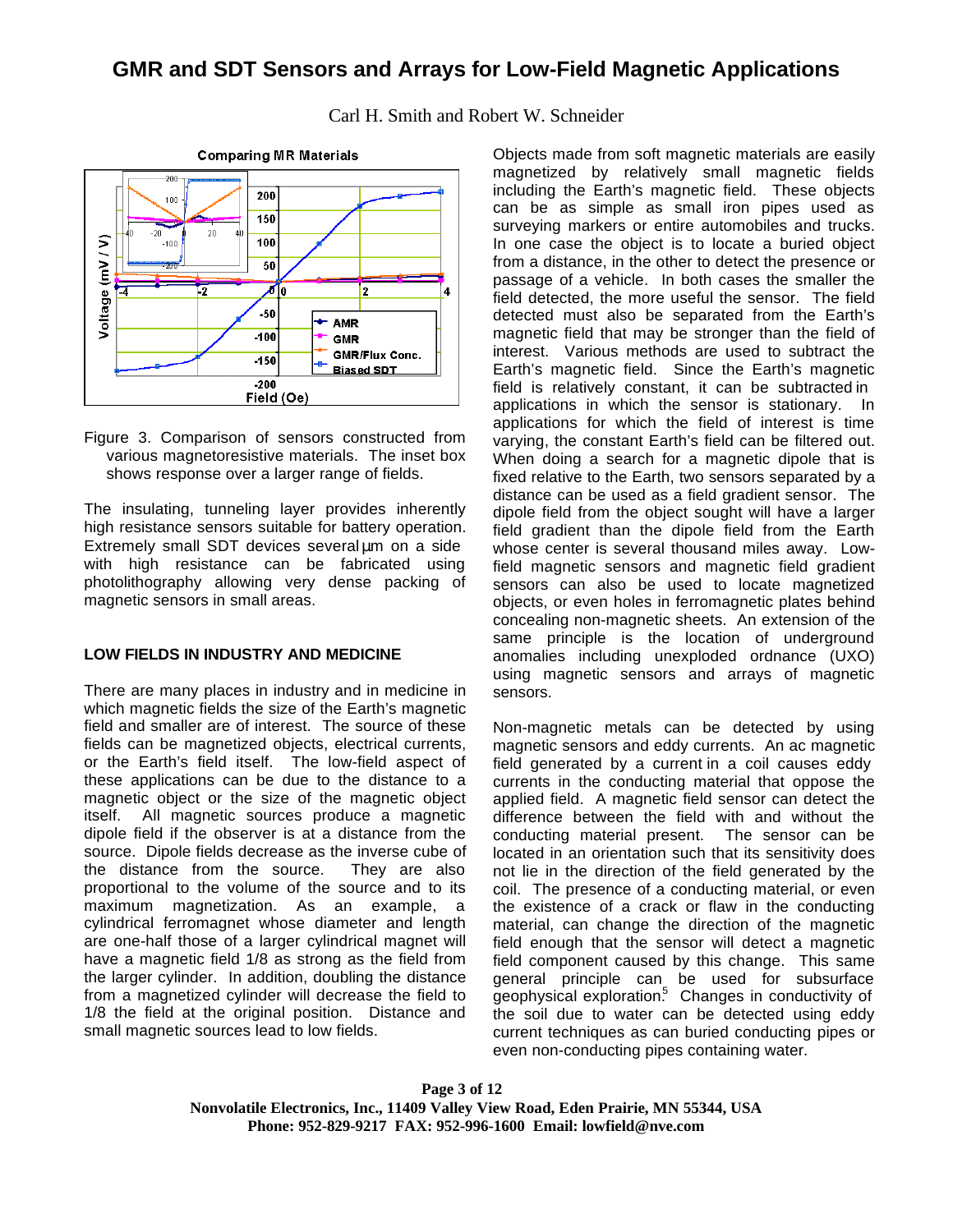### Carl H. Smith and Robert W. Schneider

Small magnetic fields are produced by magnetized small particles of iron oxide commonly used in black ink. These small fields can produce signatures when read by magnetic sensors that can be used to identify the denominations and even the country of origin of currency presented to vending machines. The signature of additional magnetic information encoded into many counties' currencies can be used to distinguish valid currency from copies. In the past inductive recording heads pressed in contact with the bills have been used in this application. The magnetic fields involved are less than 0.1 Oe (8 A/m) at the surface of the bill and decrease rapidly with distance. To avoid bills jamming in the pathway, a non-contact magnetic sensor is preferred. GMR sensors have been used to obtain signatures several mm from U. S. currency. As the distance to the bill increases, however, the minimum resolvable feature size also increases. Another financial applications in which small magnetic fields are detected is the reading of the Magnetic Ink Character Recognition or MICR magnetic numbers on the bottom of checks. These stylized MICR numbers each produce a unique magnetic signature when the checks are sorted at high speeds.

Medical applications that involve detecting small magnetic fields include the monitoring of magnetic fields from physiological functions. Nerve impulses Medical applications that involve detecting small are electrical currents that create magnetic fields. Monitoring nerve signals by detecting the magnetic fields is less invasive, and more reliable than implanting electrodes to pick up voltage signal. Relatively large and cumbersome magnetometers such as SQUIDs are used for monitoring magnetic signals for studies such as magnetoencephalographs. Improved solid state magnetic sensors will allow smaller sensors that can be placed closer to the source of the magnetic fields resulting in larger signals.

Monitoring the position of parts of the body, especially the head, is important to various medical studies. It is also used in virtual reality and heads-up targeting. Three-axis magnetic sensors attached to the body part in question detect the components of the Earth's magnetic field. From this information the orientation relative to the Earth's field can be calculated. By adding accelerometers and integrating the motion starting from a known position, the actual position can be calculated.<sup>6</sup>

Rapid, portable biosensors that measure the presence of DNA or antibodies are a recent area of research using low-field magnetic sensors<sup>7,8</sup> Small magnetic beads coated with biological molecules are allowed to settle on substrate with substance that bond to specific molecules of interest. After removing the beads that are not bonded to the substrate, the presence of the remaining magnetic microbeads is detected by magnetic sensors. Several bioassays can be simultaneously accomplished using an array of magnetic sensors, each with a substance that bonds to a different biological molecule. This application requires extremely small, low-power, lowfield magnetic sensors. In the future suchbiosensors will be used for applications ranging from tailoring the treatment to the individual to detection of biological warfare agents in the field. $\theta$ 

### **SDT SENSORS**

In order to obtain significantly higher sensitivities to magnetic fields, a new type of magnetoresistive material is being adapted to use in magnetic field<br>sensors.<sup>10</sup> This material exhibits a phenomenon This material exhibits a phenomenon called Spin Dependent Tunneling (SDT) that results in a significant change in effective resistance due to a change in the applied field. (See figure 2.) The resistance *vs.* field effects are similar to the usual GMR spin valve effect, but larger. Sensors have been constructed from SDT material for use in low field applications that presently require fluxgate magnetometers. As with other NVE GMR sensors they are very small (SOIC-8 package), require little power, and are easily combined with other electronics.

The magnetization of one ferromagnetic layer of the SDT sandwich is fixed or pinned by being coupled to an adjacent layer of antiferromagnetic material. The direction of the other ferromagnetic layer is controlled by the applied magnetic field. When the direction of magnetization is parallel to the fixed layer, the resistance is minimum. When it is anti-parallel, the resistance is maximum. Therefore, an SDT resistor has a bipolar response to magnetic fields. As with other GMR materials, Wheatstone bridge sensors can be fabricated from SDT materials. Two of the SDT resistors in the bridge are shielded from the applied magnetic field. The other two resistors can be placed between flux concentrators to increase the sensitivity of the sensor. The output of such a SDT Wheatstone bridge is shown in figure 4. The dotted line shows the

**Page 4 of 12 Nonvolatile Electronics, Inc., 11409 Valley View Road, Eden Prairie, MN 55344, USA Phone: 952-829-9217 FAX: 952-996-1600 Email: lowfield@nve.com**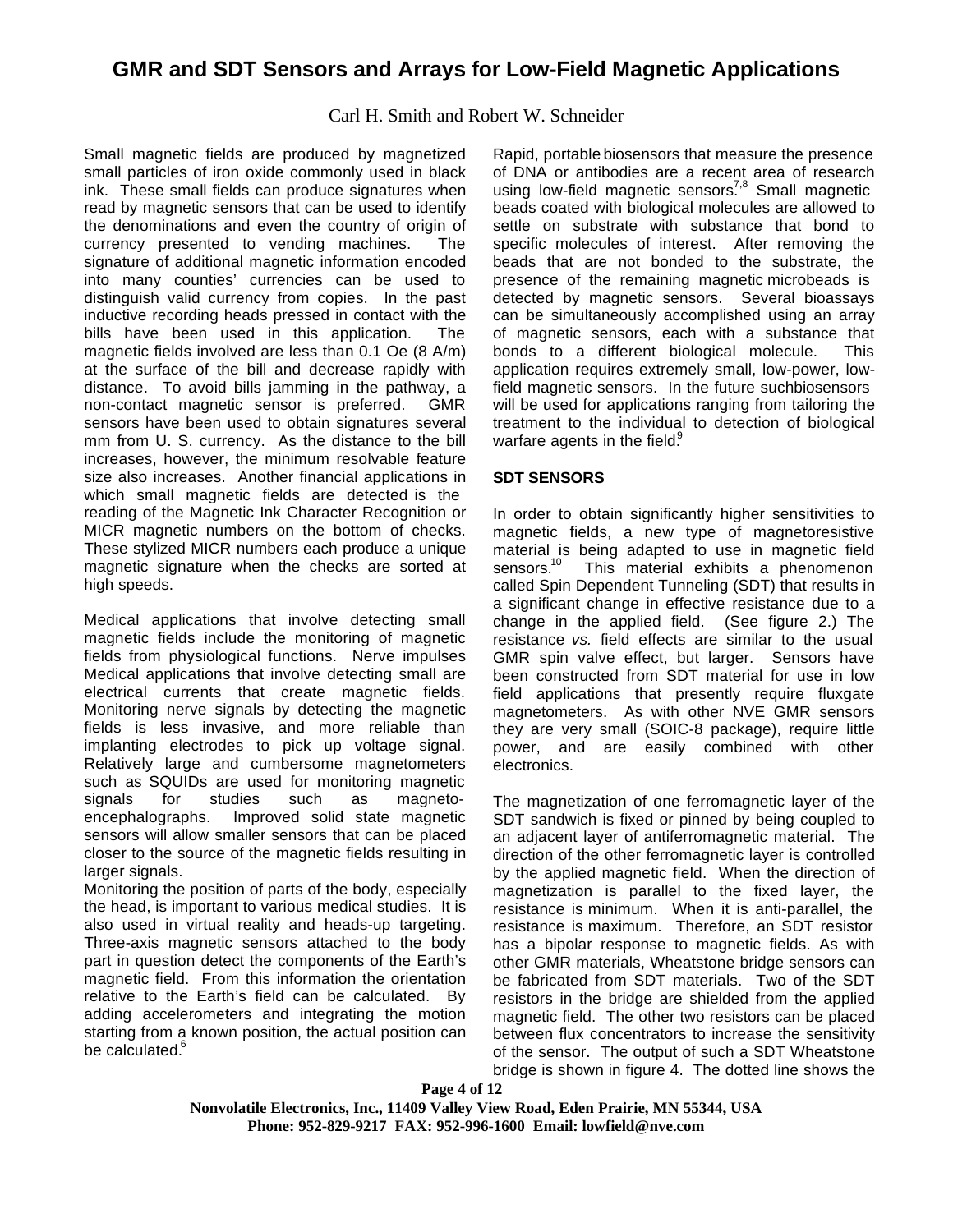Carl H. Smith and Robert W. Schneider

natural bipolar output of the bridge. Very little field is required to rotate the free layer into either their parallel or anti-parallel orientation; however, there is considerable hysteresis. Adding a biasing field perpendicular to the direction of the pinned layer can largely eliminate this hysteresis. With zero applied field the free layer is perpendicular to the pinned layer. Fields in the direction of the free layer magnetization decrease the resistance. Fields in the opposite direction increase the resistance. The behavior of a sensor with an orthogonal biasing field is shown as the solid curve in figure 4.



Figure 4. Bridge sensor output for a 12 k $\Omega$  bridge using 10 V bridge excitation. The dotted line is with no field biasing current while the solid line is with 40 mA current.

Orthogonal biasing fields can be provided by fabricating on-board coils on the sensor chip over the SDT material. Additional on-board coils can provide fields parallel to the sensitive axis for use in feedback circuits. The schematic of an SDT bridge sensor with on-board biasing and feedback coils in an 8-pin SOIC package is shown in figure 5.

A useful feature of sensors made with SDT material is the ability to fabricate a very wide range of resistance values using the same footprint. The 12 k $\Omega$  bridge resistance in figure 4 is near the lower end of the achievable resistance range. If a particular application requires a higher resistance value, resistance as high as 10 MΩ are easy and economical to fabricate.



Figure 5. Connections for a SDT bridge sensor with on-board biasing and feedback coils packaged in an 8-pin SOIC package.

Research continues on increasing sensitivity and decreasing hysteresis. The output from a bridge sensor made from a newly developed SDT material is shown in figure 6. The sensitivity is 8.25 %/Oe and the hysteresis is 0.06 Oe. Although there is an offset in both output and field, future sensors and their associated electronics will reduce these offsets.



Figure 6. Output from an SDT bridge sensor using orthogonal field biasing. The sensitivity is 8.25 %/Oe or an output of over 80 mV/V/Oe.

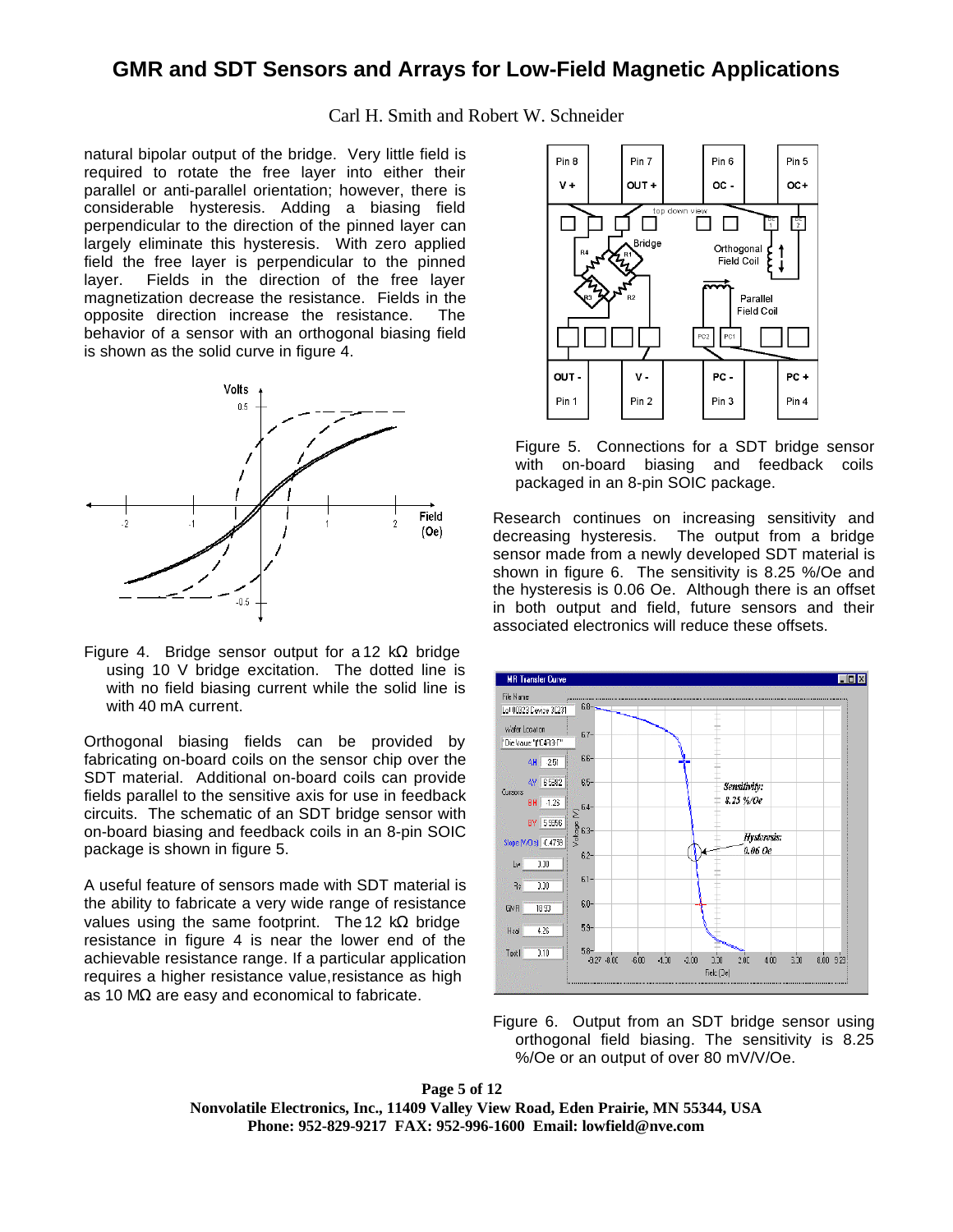Carl H. Smith and Robert W. Schneider

### **APPLICATIONS**

In applications such as **detection of motor vehicles**, the Earth field acts as a biasing magnet resulting in a magnetic signature from various parts of the automobile as it passes a sensor. The x, y, and z components of the magnetic signature can be detected by magnetic sensors buried in the road or even by the side of the road. Figure 7 shows the three field components for a small automobile and a motorcycle. The x direction is the direction of travel and the z component is vertical. The presence of a stationary vehicle can be detected by a single sensor. Since the magnetic field from an automobile when measured at the surface of the road is similar in size to the Earth's magnetic field of about  $\frac{1}{2}$  Oe (40 A/m), the sensor and its circuitry must be nulled for the Earth's field once it is installed. Detection of stationary vehicles is important for traffic control at traffic lights as well as for monitoring available spaces in parking ramps and resetting parking meters. Magnetic sensors can also be used for moving traffic. One such application is the counting and classification of motor vehicles passing over portable or permanent sensors in the road. By using a two-sensor array with the sensors separated by a small distance, speed and signal duration can be measured and the vehicle length can be calculated for traffic classification. Small, low-powered GMR sensors allow the sensors, electronics, memory, and battery to be packaged in a low-profile, protective, aluminum housing the size of a hand.<sup>11</sup> Similarly arrays with two sensors can be used to monitor presence and speed of trains approaching road crossings in order to lower the crossing gates at an appropriate time.



Figure 7. Magnetic signature from motor vehicles. The maximum field for the car is 33 A/m (400 mOe) and for the motorcycle 5.6 A/m (70mOe).

**Eddy current detection** methods are used not only in proximity sensors, but also in non-destructive evaluation (NDE) of conducting metals. A coil applies an ac field to the material under test. The coil is oriented such that its field is not in the direction of the sensitive axis of the magnetic sensor and, therefore, will not saturate the sensor. Eddy currents generated by the applied ac field in a continuous conducting sheet below the sensor will create a mirror image of the field from the coil and will also not affect the magnetic sensor. The presence of an imperfection or crack in the conductor changes the symmetry of the eddy currents resulting in a component of the magnetic field along the sensitive axis of the magnetic sensor. Eddy currents shield the interior of the conducting material with the skin depth related to the conductivity and the frequency. Therefore, by changing the frequency differing depths of the material can be probed. GMR sensors with their wide frequency response from dc into the multi-megahertz range are well suited to this application. The small size of a GMR sensing element increases the resolution of defect location as the detector is raster scanned over the surface.<sup>12</sup> More rapid scans can be performed using an array of detectors. Figure 8 shows the relative positions of the sensor and coil for eddy current detection.

**Page 6 of 12 Nonvolatile Electronics, Inc., 11409 Valley View Road, Eden Prairie, MN 55344, USA Phone: 952-829-9217 FAX: 952-996-1600 Email: lowfield@nve.com**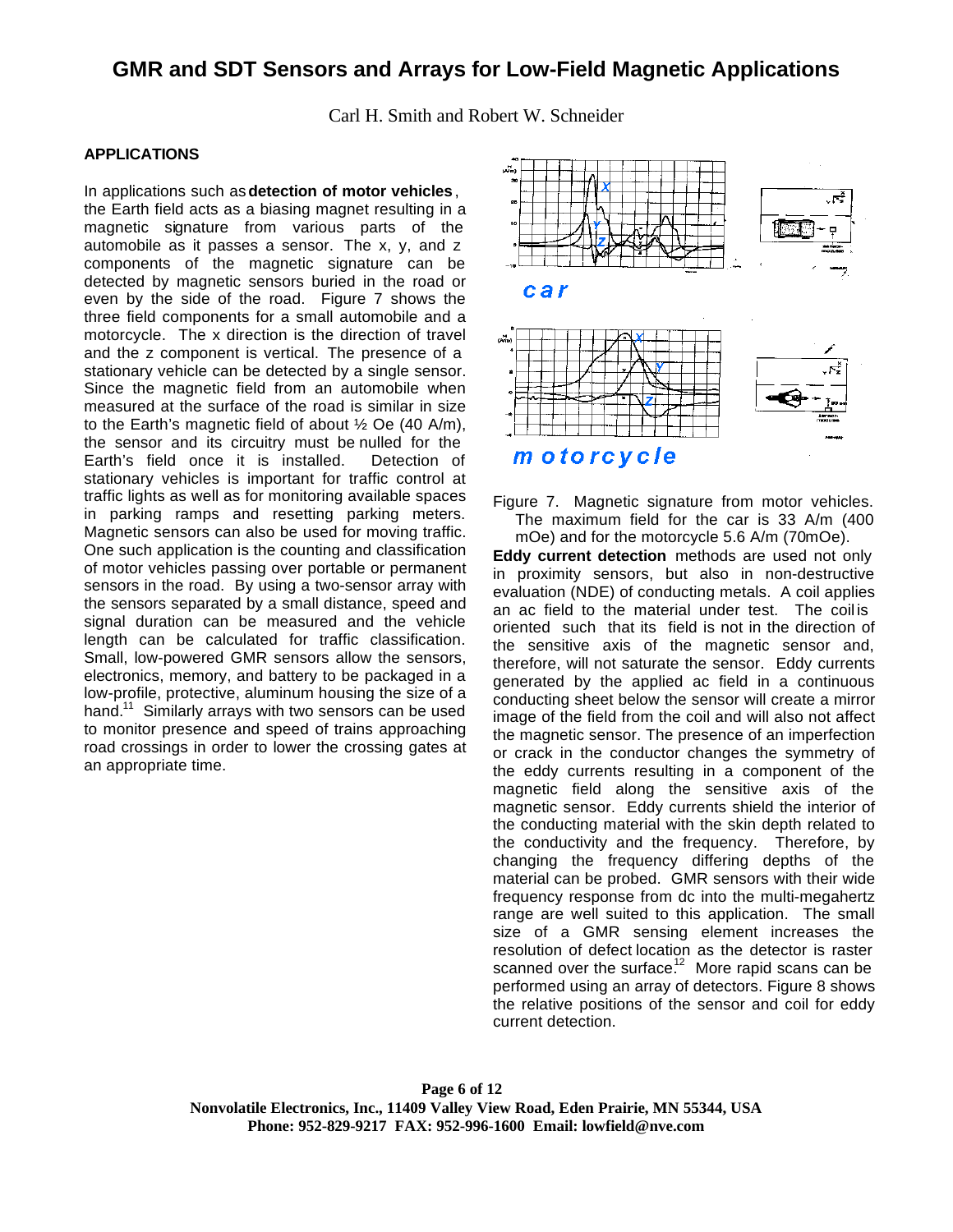

Carl H. Smith and Robert W. Schneider

Figure 8. Arrangement of coil and GMR sensor for eddy current detection of defects in conductors.

A prototype of a GMR based eddy current probe has been built and successfully tested for detecting cracks of calibrated width and depth.<sup>13</sup> Figure 9 shows the output of such a probe. The asymmetry in the magnetic field is detected on either side of the crack. Additionally, it has been demonstrated that the unidirectional sensitivity of GMR sensors enable the detection of cracks at, and perpendicular to, the edge of a specimen. This discrimination is possible because the sensitive axis of the GMR sensor can be rotated to be parallel to the edge. Consequently, the signal is due only to the crack. With inductive probes, the edge will produce a large signal that can mask the signal produced by a crack. This capability represents a very simple solution to a difficult problem encountered in the aircraft industry (detecting cracks that initiate at the edge of turbine disks or near the rivets.



Figure 9. Output of GMR eddy current sensor when scanning a subsurface crack. Crack is 15 mm long and placed 1 mm below the surface of an aluminum specimen.<sup>13</sup> (Courtesy of UNC-Charlotte)

The **detection of magnetic ink** is a growing low-field magnetic sensor application. The use of iron oxide as a pigment in black ink has provided a method of reading and validating currency and other negotiable documents. Additional magnetic features are being added to currency as PCs and excellent quality color printers have moved counterfeiting from the realm of the skilled engraver to that of the high school student.

One such application is reading the Magnetic Ink Character Recognition or MICR characters on the bottom of checks. The reading of currency is somewhat more difficult because the amount of magnetic ink is considerably less. The maximum field measured immediately above U. S. currency is less than 100 mOe or 8 A/m. Inductive read heads designed similarly to tape recorder heads need to be in direct contact to yield an adequate signal from U. S. currency. To avoid jamming in high-speed transport mechanisms it is desirable to be able to read the bill from a few mm away. To achieve this goal, sensitive low-field sensors such as GMR sensors are utilized with amplification and filtering. The small size of GMR sensors offers the possibility of making closely spaced arrays of sensors to image a bill rather than just obtaining a signature on one line along or across the bill.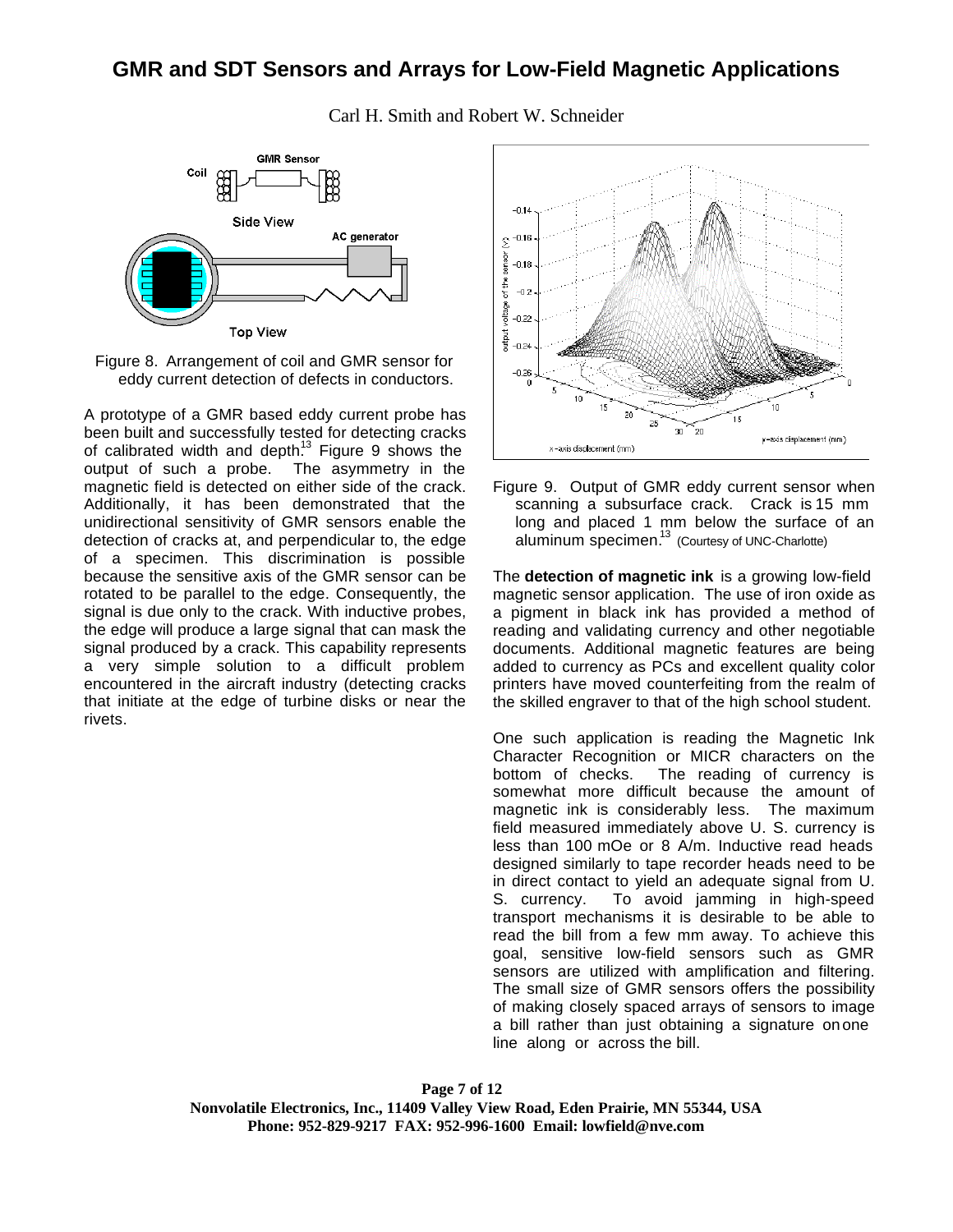Carl H. Smith and Robert W. Schneider

Magnetic noise is common in the range of magnetic fields of interest to currency detection. Care must be taken to minimize the presence of moving magnetic materials in the transport mechanism. Fields from adjacent electronics and motors must be reduced. Differential sensors with a second sensor 2 to three times further from the bill can also be used to minimize the effect of magnetic noise.

**Geophysical surveying** increasingly relies on sensors including magnetic sensors. Airborne sensors including magnetic sensors. surveys of magnetic anomalies are used to locate potential magnetic ore bodies. The magnetic fields of interest are considerably less than the Earth's magnetic field. Ground based magnetic surveys require portable equipment. Low-field GMR sensors are ideal for equipment packed into remote survey areas. As mentioned earlier, changes in conductivity of the soil due to water can be detected using eddy currents and magnetic sensors as can buried conducting pipes or even non-conducting pipes containing water. Eddy current detection is a noncontacting method that does not require placing electrodes in the ground. The wide bandwidth of GMR sensors allow both time and frequency domain measurements to be made simultaneously. Arrays of sensors make simultaneous 2-D imaging possible. Liquid organic compounds have been shown to react with clays with varying response times to a stimulus. Therefore, with a large bandwidth it may be possible to not only detect subsurface water flow but also determine organic contaminants.

Magnetic low-field GMR sensors are also of interest in locating other materials hidden in the soil – **unexploded ordnance** (UXO). For maximum sensitivity in the presence of the Earth's field, differential magnetic sensing is conventionally used. Differential magnetic sensing avoids confusion of the desired signal with the changing component of the Earth's field along the sensors sensitive axis as the sensor is moved around to survey a region. Unfortunately, not all ordnance have ferromagnetic materials in them. Plastic-cased land mines are designed to be difficult to locate and clear. For this type of UXO, laboratories have been working with arrays of GMR sensors to look for magnetic anomalies in the background magnetism from the soil. The prevalence of iron oxide in soil provides a background magnetic signal. Where there is a hole or absence of magnetic signal is a potential location of UXO. Small, low-power GMR sensors are ideal for such an array of magnetic sensors.

The **sensing of body position** plays a role in various medical evaluations – the tracking of the movements of the eye or a limb for example. The position data can be correlated with other information such as electromyogram (EMG) readings to diagnose movement disorders. In some cases a small magnet can be attached to the body part to be monitored. For example, small magnets can been placed in scleral contact lenses. The position of the magnet can then be monitored by magnetic sensors mounted on an eyeglass frame. A 3-D measurement of motion of a limb including vertical inclination and horizontal azimuth has been accomplished using 3 orthogonal GMR sensors measuring vector components of the Earth's magnetic field together with 3 accelerometers.<sup>6</sup> The system was small enough so that it could be used in long-term ambulatory measurements of patients during normal activities. Three magnetic sensors are required because the Earth's field is a vector with horizontal and vertical components. By measuring all three components of the field, the orientation of the tri-axial sensor relative to the fixed direction of the Earth's field could be calculated. The calculation is very similar to that for using magnetic sensors for compassing applicaitons<sup>1</sup>.

Although magnetic sensing has been applied to **biological diagnostics** in the past, the sensors used, such as SQUIDs (superconducting quantum interference detectors), have limited the deployment of such systems to the field due to their size and power constraints. Solid state magnetic sensors now promise to change this picture by facilitation miniaturized magnetic sensor based systems. The applications include detection of the small magnetic fields created by nerve impulses for monitoring the activity of the heart and brain. The previously insurmountable barrier to the use of solid state magnetic sensors, sensitivity, is being overcome by sensors utilizing GMR and SDT materials. These highly sensitive near-micrometer sized sensing elements stand at the edge of biological diagnostics research.<sup>14</sup>

Magnetic particles have been used for many years in **biological assays**. These particles range in size from few nanometers up to a few microns, and in composition from pure ferrite to small percentages of

#### **Page 8 of 12 Nonvolatile Electronics, Inc., 11409 Valley View Road, Eden Prairie, MN 55344, USA Phone: 952-829-9217 FAX: 952-996-1600 Email: lowfield@nve.com**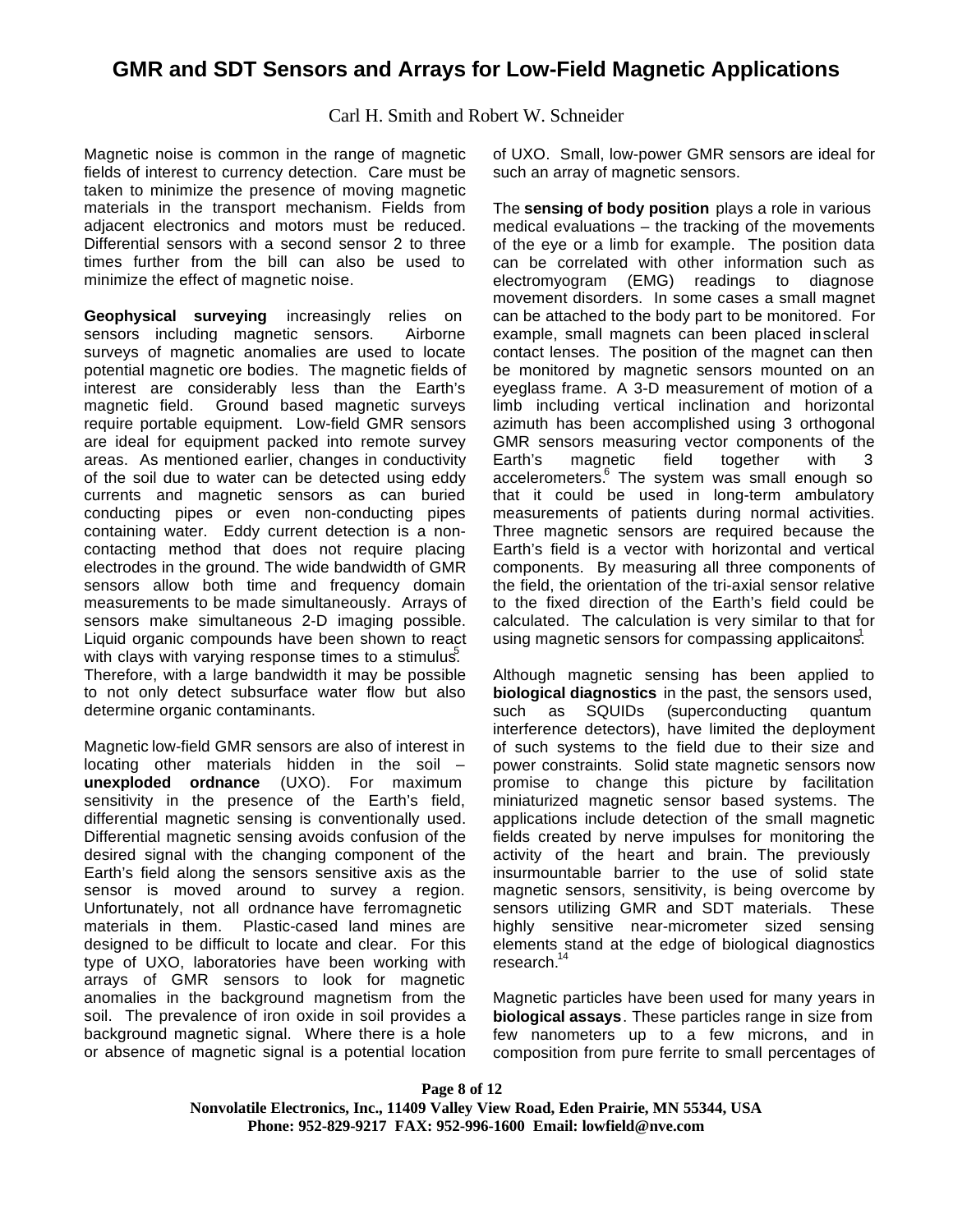### Carl H. Smith and Robert W. Schneider

ferrite encapsulated in plastic or ceramic spheres. The beads are coated with a chemical or biological species such as DNA or antibodies that selectively binds to the target analyte. To date, these types of particles have been used primarily to separate and concentrate analytes for off-line detection.

The selectivity of sample and target can be used as a rapid sensitive detection strategy with the on-line integration of a magnetic detector. This integration is facilitated by the development of solid-state GMR sensors as the magnetic detectors in this application.



Figure 10. Antigens are detected by flowing them over a sensor coated with antibodies to which they bind. The magnetic particle-labeled antibodies then bind to the antigens providing a magnetic indication of the presence of those antigens.

These sensors have the unique advantage of being compatible with silicon integrated circuit fabrication technology resulting in a single detector, or even multiple detectors, that can be made on a single chip along with any of the required electrical circuitry. Results from theoretical modeling, as well as laboratory results, show that GMR detectors can resolve single micrometer-sized magnetic beads.

In one demonstration system small magnetic beads, coated with a material that binds to the biological molecules to be analyzed are allowed to settle on a substrate that is selectively coated in different areas with substances that bond to specific molecules of interest. After removing the beads that are not bonded to the substrate via a molecule of interest, the presence of the remaining magnetic microbeads is detected by magnetic sensors in the array. Figure 10 schematically shows the bonding of the beads to the sites via the molecules to be detected. Several bioassays can be simultaneously accomplished using an array of magnetic sensors, each with a substance that bonds to a different biological molecule. This application requires extremely small, low-power, lowfield magnetic sensors.

Several groups have experimented with using commercially available GMR sensors to detect coated magnetic beads as biosensors. However, the performance of packaged sensors of any type is limited by the plastic encapsulation used to protect the underlying sensor chip. The 8-pin SIOC package used by NVE for commercial GMR sensors has a spacing between the GMR element and the top of the package of 0.5 mm and an even greater distance from the element to the end of the package. Magnetic microbeads when magnetized by an external field have a magnetic dipole field. This field is proportional to the volume of magnetic material and inversely proportional to the distance cubed. Detecting these small fields is increasingly difficult as the distance from the bead to the sensor increases. The rapid decrease in field with distance requires that the sensitive area be of similar size to the microbeads. If the sensitive area is much larger than the bead, only the portion of the magnetoresistive material close to the bead will be affected. Therefore the fractional change in resistance, and hence the sensitivity, will be maximized by matching the size of the sensor to the size of the bead. This requirement matches the attributes of SDT sensors.

**Page 9 of 12 Nonvolatile Electronics, Inc., 11409 Valley View Road, Eden Prairie, MN 55344, USA Phone: 952-829-9217 FAX: 952-996-1600 Email: lowfield@nve.com**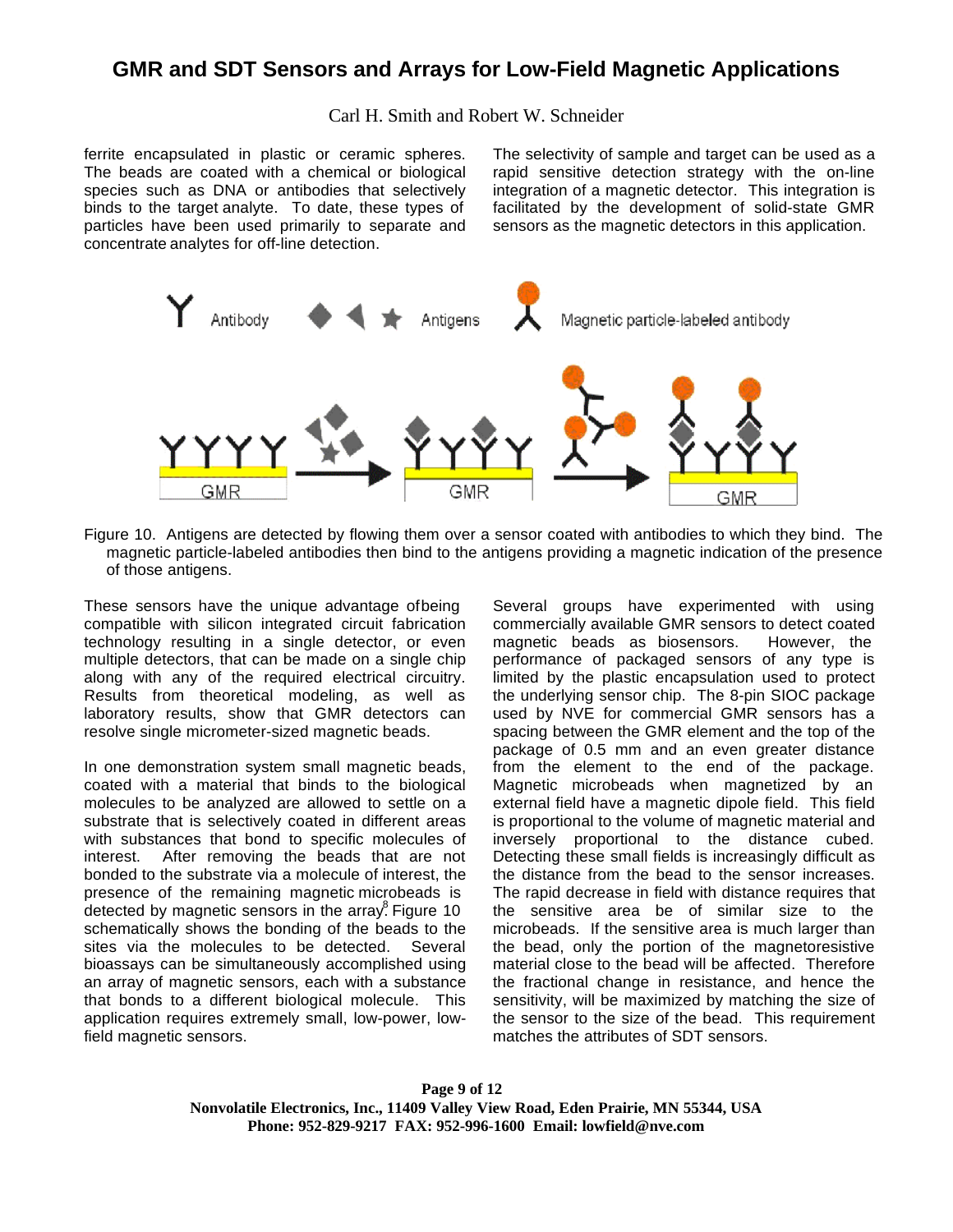Carl H. Smith and Robert W. Schneider

There are several variations of the relative orientation of the beads, GMR detectors, and excitation fields. An important variation of the excitation field geometry is to apply a field normal to the plane of the GMR sensor. The thin-film GMR sensoris about 1000 times harder to magnetize in the direction normal to its sensitive axis, so a much larger magnetizing field can be applied to the beads without saturating the GMR sensors.

In a proof of concept experiment an array of 80 x5 μm GMR sensor elements was fabricated from sandwich GMR material. Each sensor was coated with different biological molecules that will bond to different materials to be assayed. The magnetic microbeads were coated with the materials to be analyzed. The microbeads in suspension were allowed to settle onto the GMR sensor array where specific beads bonded to specific sensors only if the materials were designed to attract each other. Nonbinding beads were removed by a small magnetic field. The beads were then magnetized at 200 Hz by an ac electromagnet. The 1  $\mu$ m microbeads were made up of nm sized iron oxide particles that have little or no magnetization in the absence of an applied field. A lock-in amplifier extracted the signal that occurred at twice the exciting frequency from a Wheatstone bridge constructed of two GMR sensor elements, one of which was used as a reference and two normal resistors. High-pass filters were used to eliminate offset and the necessity of balancing the two GMR sensor elements. With this detection system, the presence of as few as one microbead could be detected. The miniature nature of GMR sensor elements allows an array to simultaneously test for multiple biological molecules of interest as is shown in Figure 11.



Figure 11. In a multiple sensor array each location is coated to bond to a different antigen. This schematic diagram shows beads on three of the four locations.

An integrated GMR sensor can include the sensors, the processing electronics, and even the current straps that provide the field to magnetize the microbeads on the same substrate. Figure 12 shows a cross section of such a sensor. The next challenge will be to combine the integrated sensors with fluid handling systems so that compact systems can be built to automatically analyze biological materials in the field without extensive laboratory equipment.

### **CONCLUSIONS**

Solid State magnetic field sensors have been commercially available for over 25 years. In that period they have revolutionized measurement and control. These sensors worked in areas in which the magnetic fields, produced either by bias magnets or electric current, have been above that of Earth's field. The advent of AMR and III-V Hall effect devices have been successful in working in near earth field applications but have had other drawbacks preventing wide spread utilization. GMR technology has also had some difficulty working in the < 0.5 Oe applications and/or micro-Oe variations. It has relied on significantly high amplification and/or biasing expertise to achieve the desired results.

**Page 10 of 12 Nonvolatile Electronics, Inc., 11409 Valley View Road, Eden Prairie, MN 55344, USA Phone: 952-829-9217 FAX: 952-996-1600 Email: lowfield@nve.com**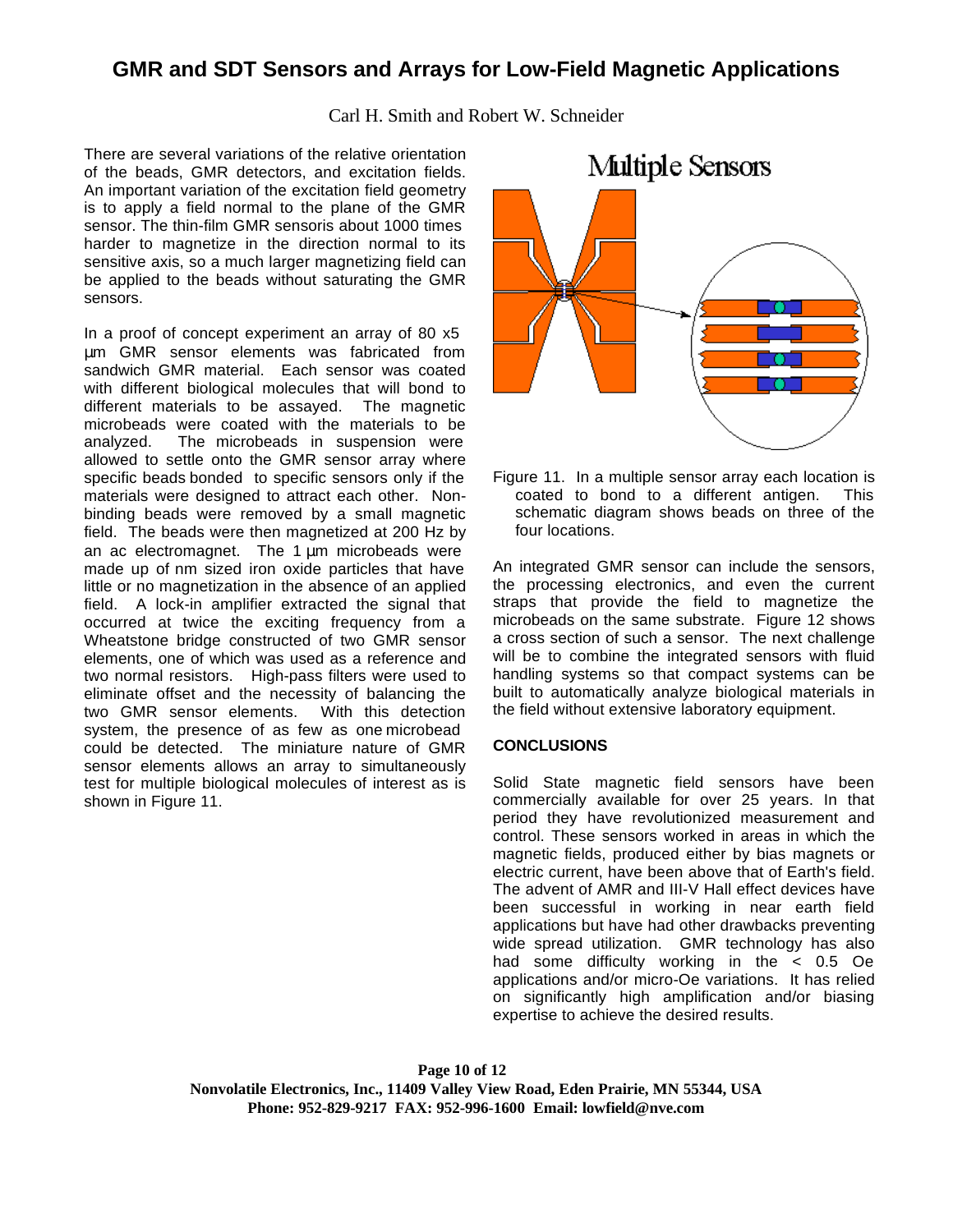### Carl H. Smith and Robert W. Schneider

The new GMR technology, spin-dependent tunneling (SDT) is now extending the low field solid state sensing horizon into areas previously dominated by significantly larger, non-solid state and power-hungry devices. As with the introduction of the first solid state devices, these new devices will alter the ways in which we deal with many of today's measurement and control problems. The development of these very small sensors, measuring very small magnetic field changes, are certainly well within the bounds of the much publicized "National Nanotechnology Initiative".



Figure 12. In an integrated GMR sensor the field that magnetizes the immobilized bead can be generated by a strap located in the sensor itself. The chip can also include the processing electronics.

#### **ACKNOWLEDGEMENTS**

The authors would like to acknowledge the work of the following individuals in support of this paper: Dr. Stuart T. Smith, University of North Caroline Charlotte; Dr. Marc Porter, Iowa State University; and Dr. Mark Tondra and Mr. John Anderson, Nonvolatile Electronics.

#### **REFERENCES**

- Michael J. Caruso, Tamara Bratland, C. H. Smith, and Robert Schneider, "A New Perspective on Magnetic Field Sensing," *Sensors Magazine*, vol. 15, no. 12, (December 1998)*,* pp. 34-46.
- **2** Carl H. Smith and Robert W. Schneider, "Expanding The Horizons Of Magnetic Sensing: GMR," *Proceedings* **Sensors Expo Boston,** pp. 139'144 (Helmers, Peterborough, NH, 1997).
- 3 J. Daughton, and Y. Chen, "GMR Materials for Low Field Applications," *IEEE Trans. Magn*., vol. 29, 2705-2710 (1993).
- 4 J. Daughton, J. Brown, R. Beech, A. Pohm, and W. Kude, "Magnetic Field Sensors Using GMR Multilayer," *IEEE Trans. Magn*., vol. 30, 4608-4610 (1994).
- 5 T. D. McGlone, "Exploration and Detection of Subsurface Water Using Broadband Electromagnetic Sensors," *Environmental Geosciences*, vol. 5, no.4, 187-195 (1998).
- 6 B. Kemp, A. J. M. W. Janssen, and R. van der Kamp, "Body position can be monitored in 3D using miniature accelerometers and earth-magnetic field sensors," *Electroencephalography and Neorophysi-ology*, vol. 109, 484-488 (1998).
- **<sup>7</sup>** Carl H. Smith, Robert W. Schneider, and Mark Tondra, "Biosensors: a New Use for Solid-State Magnetic Sensors," *Sensors Magazine*, vol. 16, no. 12, (December 1999)*,* pp. 14-20.
- 8 D. R. Baselt, G. U. Lee, M. Natesan, S. W. Metzger, Paul E. Sheehan, and R. J. Colton, "A biosensor based on magneotoresistance technology," Biosensors & magneotoresistance technology," *Biosensors & Bioelectronics*, vol 13, 731-739 (1998).
- 9 R.L. Edelstein, C.R. Tamanaha, P.E. Sheehan, M.M. Miller, D.R. Baselt, L.J. Whitman, and R.J. Colton, "The BARC Biosensor Applied to the Detection of Biological Warfare Agents," *Biosensors & Bioelectronics*, vol 14, 805 (2000).

**Page 11 of 12**

**Nonvolatile Electronics, Inc., 11409 Valley View Road, Eden Prairie, MN 55344, USA Phone: 952-829-9217 FAX: 952-996-1600 Email: lowfield@nve.com**